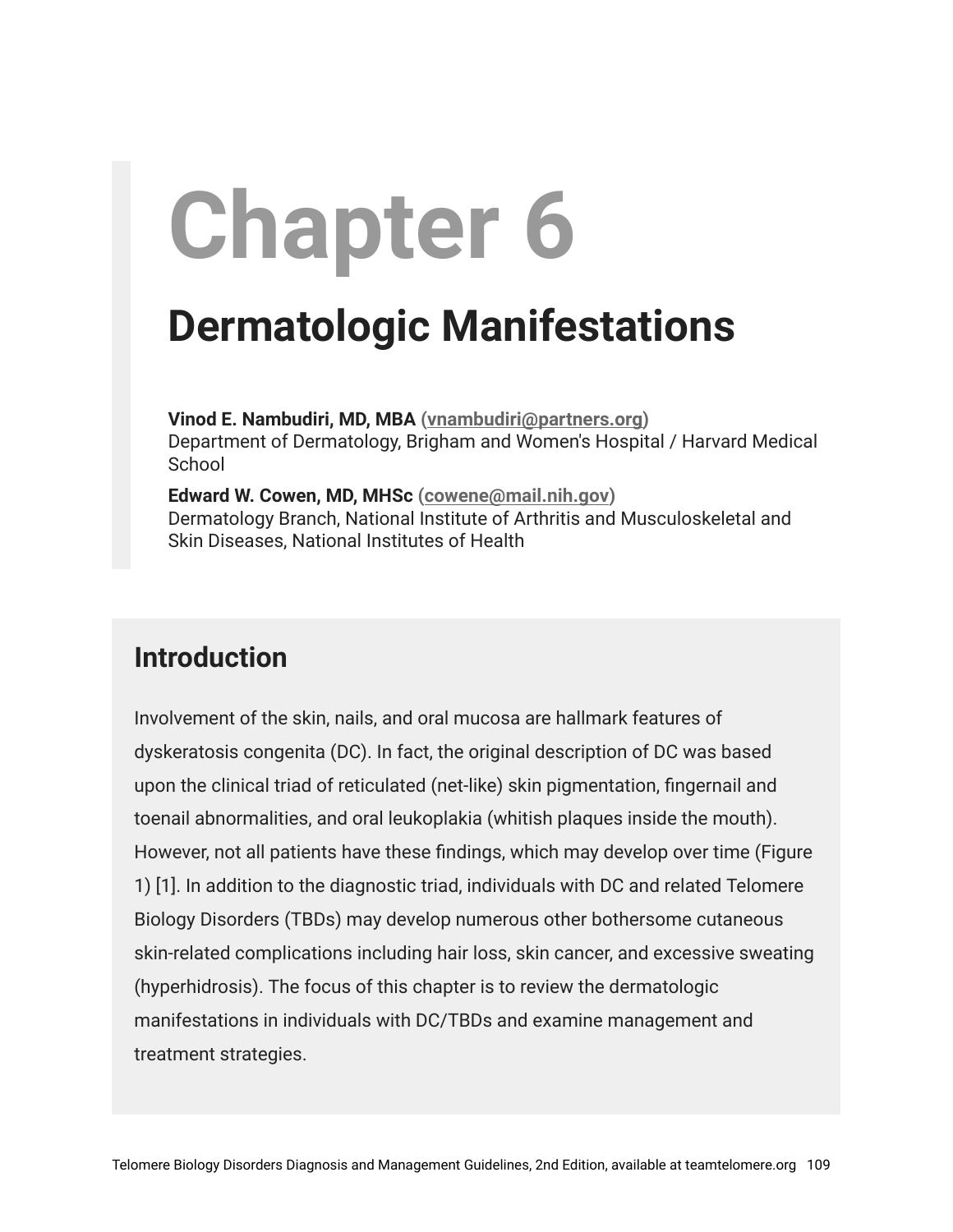

#### **Skin Cancer**

Data from literature reviews and groups (cohorts) of individuals with DC/TBDs have identified an overall increased risk of several cancers for affected individuals [2, 3].

Head and neck squamous cell cancer (HNSCC) and cutaneous squamous cell cancer are the most frequently reported solid organ tumors in this population. Individuals with DC/TBDs tend to develop these malignancies at a younger ages than is typical in the general population [2] In a review of eight individuals with DC/TBDs and cutaneous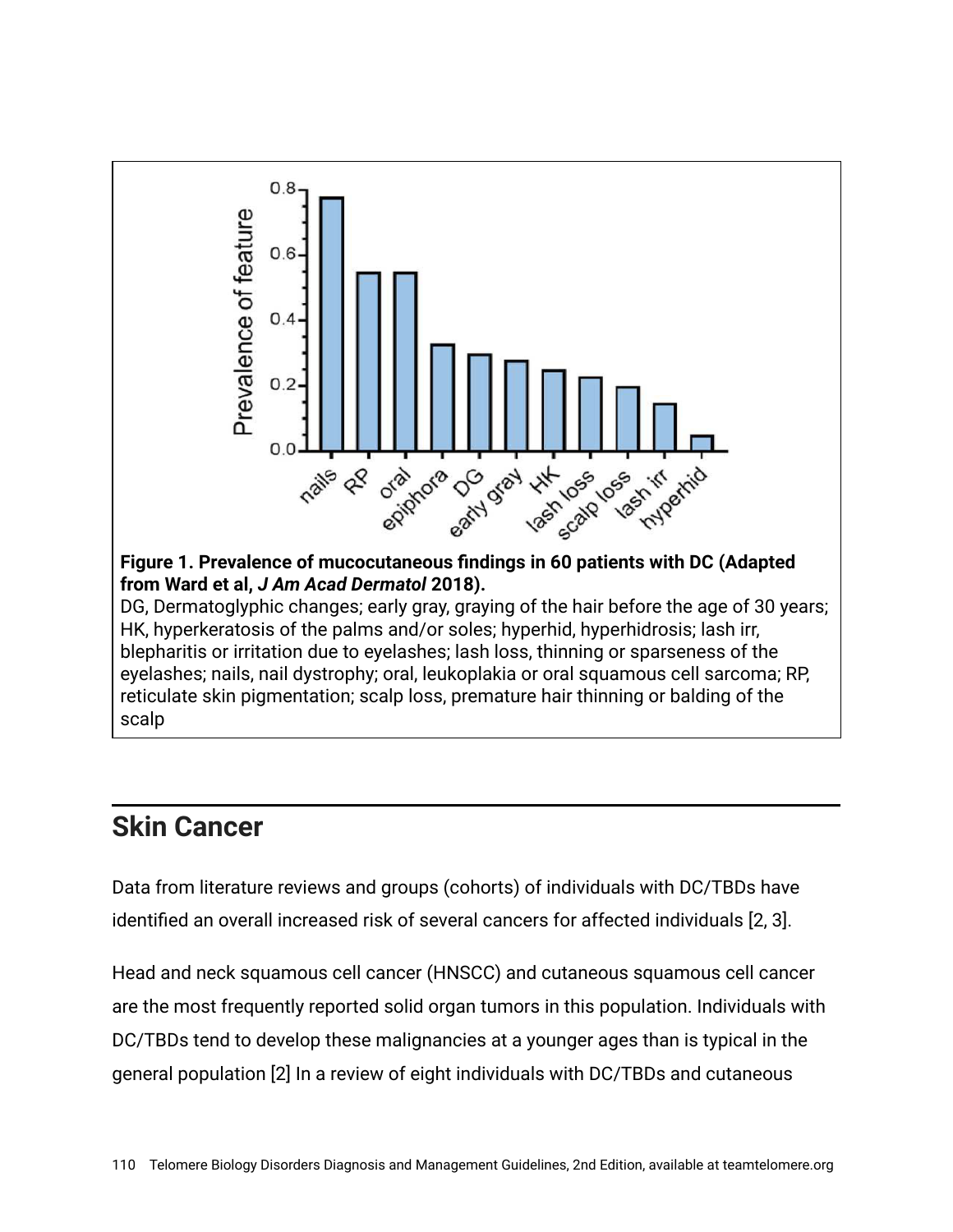squamous cell cancer reported in the literature, the median age at onset was 21 years, significantly earlier than in the general population, with a median age of 68 years old [2].

Squamous cell cancers of the skin generally present as slow-growing pink-to-skin-colored flat growths or raised bumps and may be associated with overlying scales (flaking skin). The most common locations for squamous cell cancers of the skin are areas frequently exposed to sun, including the head and neck, upper trunk, and upper extremities. However, they may occur on any site of the body.

General risk factors for squamous cell cancers include sunlight (ultraviolet light) exposure, radiation, and the chronic use of medications that suppress the immune system (immunosuppressants). Voriconazole, a medication used to treat fungal infections, may also increase the risk of squamous cell cancer [4]. There is also an association between the human papillomavirus (HPV) and squamous cell cancers; however, data suggests individuals with DC/TBDs may develop squamous cell cancers independent of this HPV association [5].

There are multiple surgical (e.g., excision, Mohs micrographic surgery) and non-surgical (e.g., topical chemotherapy, radiation therapy) options to treat skin cancers. The most appropriate treatment depends on factors such as the size and differentiation of the tumor, risk of recurrence, the location on the body, and the anticipated cosmetic appearance following treatment.

Because of the increased risk of skin cancer, prevention strategies are highly recommended for individuals with DC/TBDs. Useful strategies include:

- Regular use of sunscreen or sunblock when outdoors, and use of a daily moisturizing lotion with sunblock
- Wear hats and sun-protective clothing when outdoors to prevent excessive sun exposure
- Limit outdoor time during hours of peak sun exposure (between 10 am and 4pm)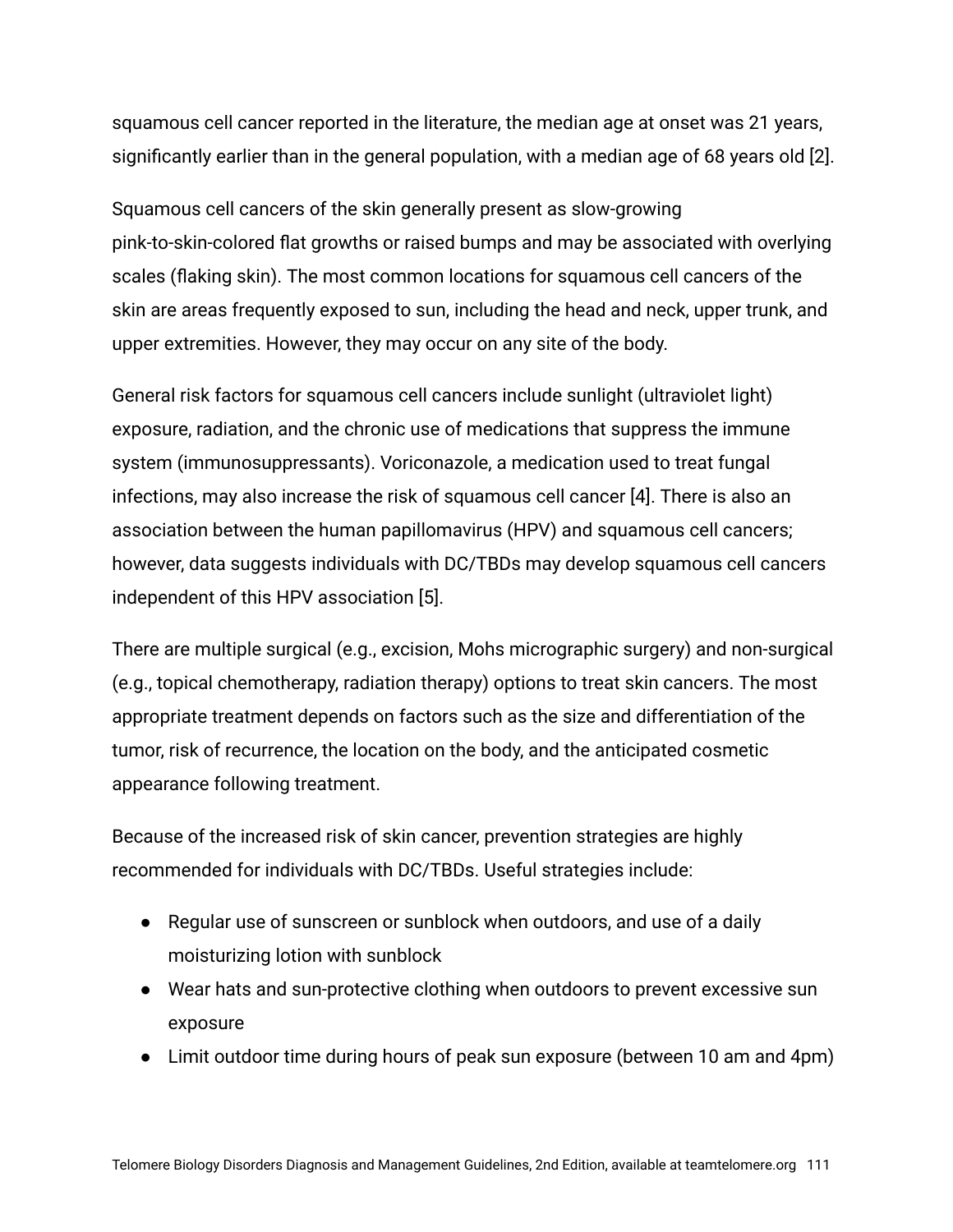- Be mindful of reflected sun from water and snow when engaging in outdoor activities
- Avoid tanning beds
- Perform regular skin self-examinations to look for new or changing skin growths

In addition, annual full body skin examination by a dermatologist is recommended [6].

### **Thickening of Palms and Soles**

The thickening of the skin on the palms and soles seen in individuals with DC/TBDs may be referred to by the medical term hyperkeratosis. These changes are due to increased thickness of the upper cell layers of the skin overlying these areas (Figure 2).

The mainstay of treatment for hyperkeratosis of the palms and soles is the liberal use of topical moisturizers (emollients) which contain agents that break down keratin, the fundamental component of the excess thickened skin. Agents that may be used for both moisturizing and breakdown of keratin include the following:

- Urea cream
- Salicylic acid cream or compounded ointment
- Cream or lotion containing lactic acid with ammonium hydroxide

Use of a daily moisturizer for maintenance of generally healthy skin on the remainder of the body is also recommended.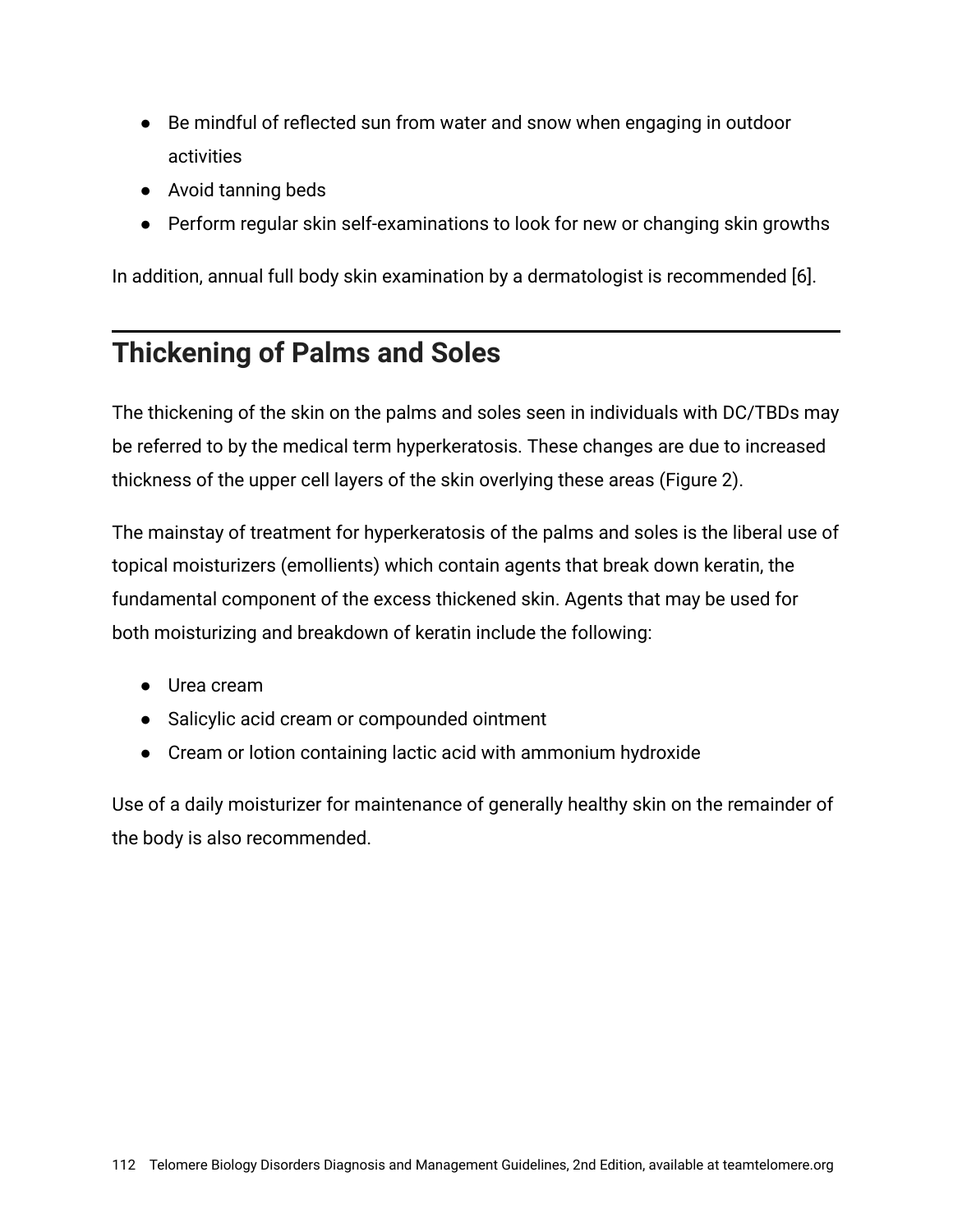

**Figure 2. Hyperkeratosis:** Thickening of the skin of the palm. Image obtained after informed consent from participants in the Cancer in Inherited Bone Marrow Failure Syndromes Study, ClinicalTrials.gov Identifier: NCT00027274. Courtesy of Neelam Giri, MD and Sharon Savage, MD, National Cancer Institute.

#### **Hair Changes**

DC/TBDs is associated with several changes in the appearance and quantity of hair. The hair of individuals with DC/TBDs shows structural abnormalities in both the hair shaft and in the hair cuticle, which may contribute to the thin appearance and early hair loss [7].

Individuals with DC/TBDs often experience graying of the hair at an early age. Additionally, hair loss (alopecia) also tends to occur at an early age in DC/TBDs. This may affect the hair of the scalp, eyebrows, eyelashes, or body. Patients with loss of eyelashes may experience an increase in eye irritation from entry of dust particles or other foreign material and may benefit from protective eyewear. To date, no studies have looked specifically at treatments for hair loss in individuals with DC/TBDs. Minoxidil is an over-the-counter topical treatment that may be used for thinning of scalp hair. Side effects of minoxidil include contact dermatitis and unwanted facial hair growth. Bimatoprost is an ophthalmic solution applied to the base of the upper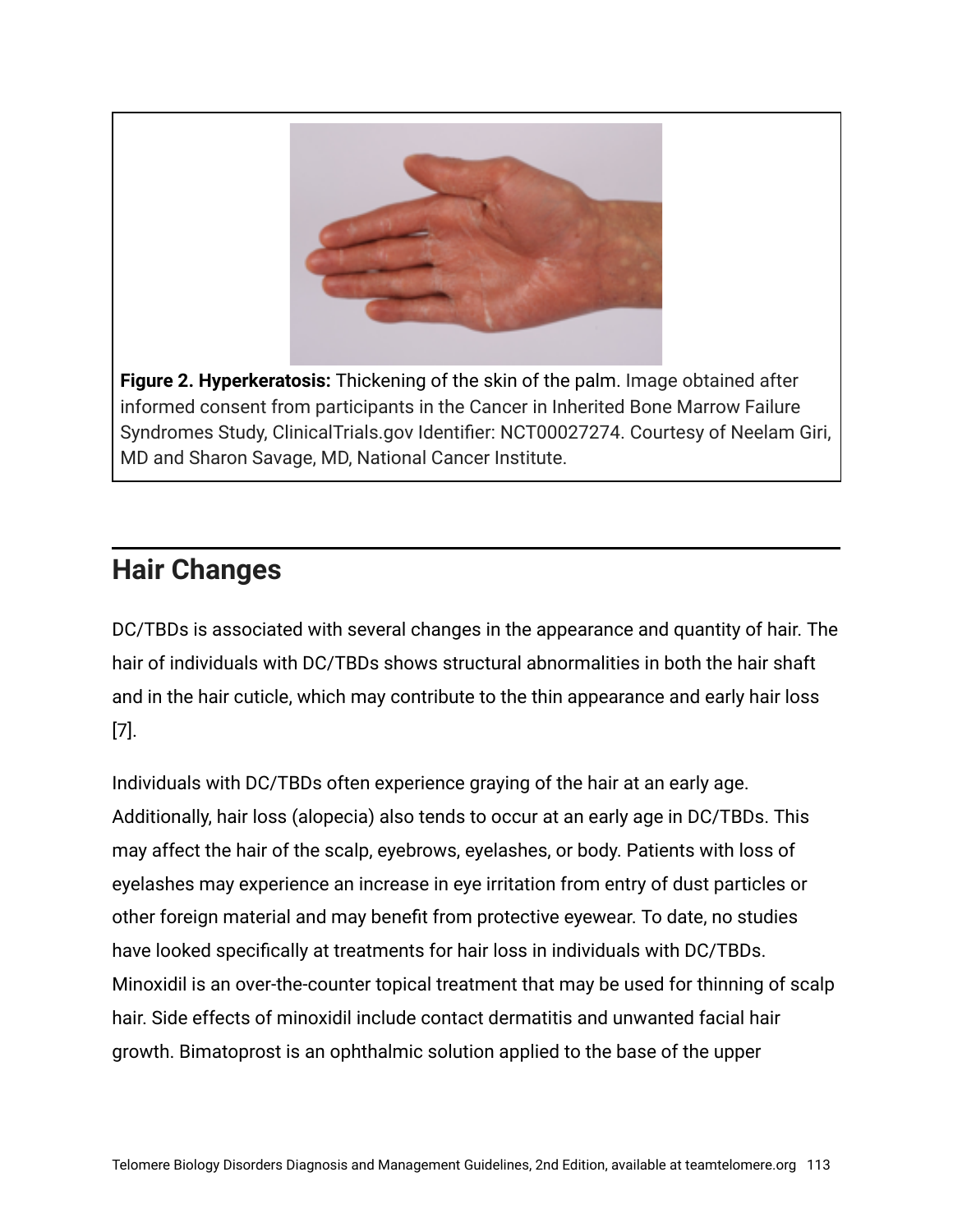eyelashes that causes the lashes to grow longer, fuller and darker. Side effects of bimatoprost include pigmentation of the eyelids and iris which may be permanent.

#### **Skin Pigmentation**

One of the diagnostic skin changes associated with DC is the net-like pattern of skin pigmentation termed reticulate pigmentation. The common appearance is of gray-brown skin pigmentation along sites of flexion, including the neck, shoulders, arms, and chest, as seen in Figure 3. An additional finding of skin changes in DC/TBDs is poikiloderma, or thinning of the skin (atrophy) accompanied by the formation of fine blood vessels (telangiectasias) and areas of both increased (hyper-) and decreased (hypo-) pigmentation. While these features may aid in the diagnosis of DC/TBDs, there are no studies examining the impact of treatments specifically aimed at reversing these changes. Liberal use of daily moisturizers can be used to decrease roughness associated with symptomatic dry skin.



**Figure 3. Reticulated pigmentation on the neck.** Images obtained after informed consent from participants in the Cancer in Inherited Bone Marrow Failure Syndromes Study, ClinicalTrials.gov Identifier: NCT00027274. Courtesy of Neelam Giri, MD and Sharon Savage, MD, National Cancer Institute.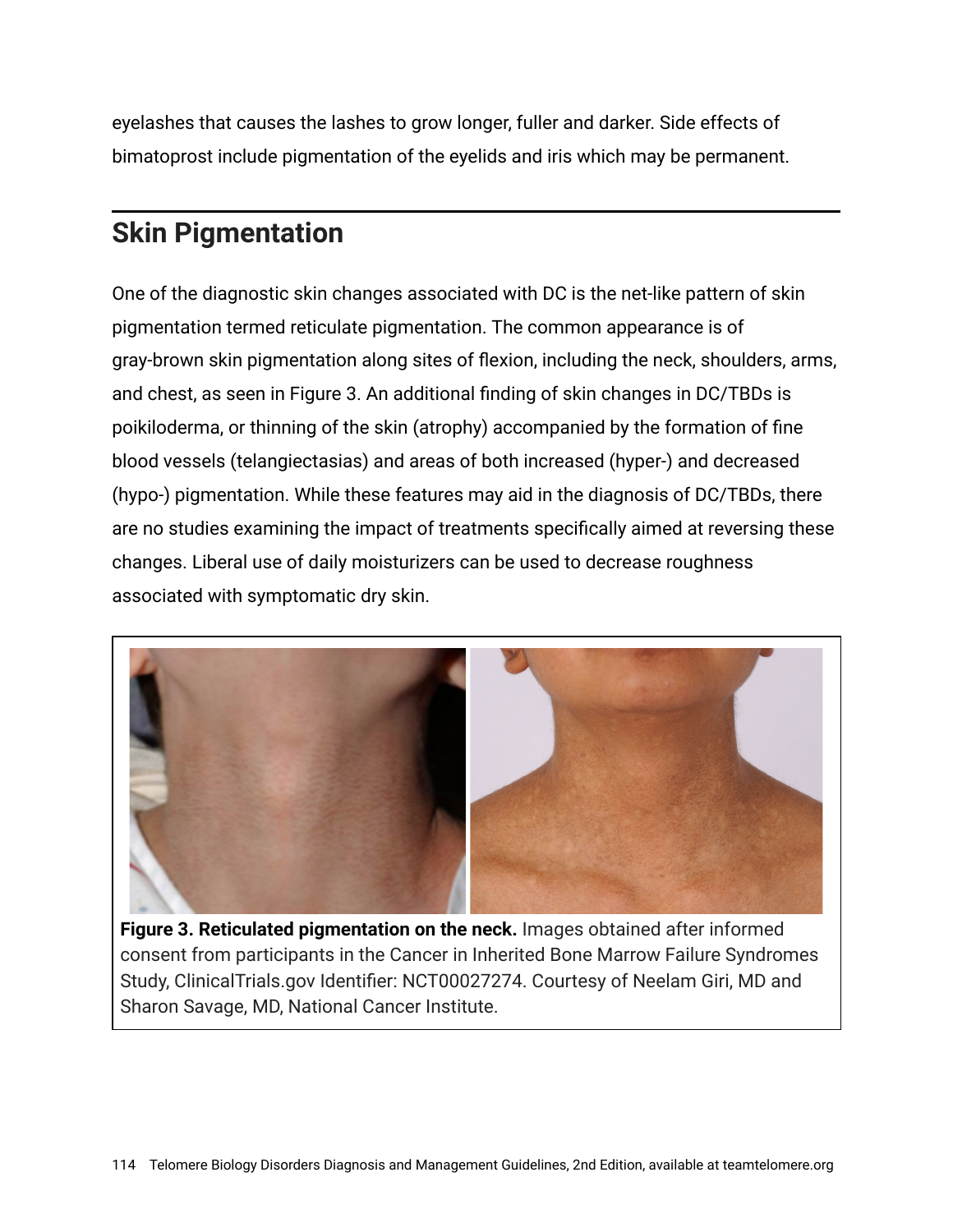Skin changes following allogeneic hematopoietic cell transplantation (HCT) or solid organ transplantation for DC/TBDs have not been extensively examined but deserve close medical attention. Individuals who have undergone transplantation and their caregivers should be attuned to new or changing skin lesions for surveillance of skin cancers. Those who underwent HCT should be carefully followed for the development of cutaneous graft versus host disease, which may closely mimic the poikilodermatous skin and nail changes seen in DC/TBDs [6]. Regular visits with a dermatologist are encouraged for skin cancer screening in patients following transplantation.

#### **Hyperhidrosis**

Up to 15% of patients with DC/TBDs experience hyperhidrosis, or excessive sweating [8]. Sweat glands are located in highest concentration in the palms, soles, and axillary regions of the body. Excessive sweating can have a significant impact on an individual's quality of life, and several treatment strategies exist for the management of hyperhidrosis.

Treatments for hyperhidrosis include [9]:

- Avoidance of specific triggers which may worsen hyperhidrosis such as alcohol and spicy foods
- Topical aluminum chloride powder, roll-on, or sprays
- Topical glycopyrronium cloths
- Botulinum toxin injections
- Systemic anticholinergic agents such as oxybutynin or glycopyrrolate
- Iontophoresis with topical anticholinergic agents

No studies have been performed to date specifically examining the efficacy of these treatments in individuals with DC/TBDs, but all have been shown to offer some relief of hyperhidrosis in various clinical scenarios.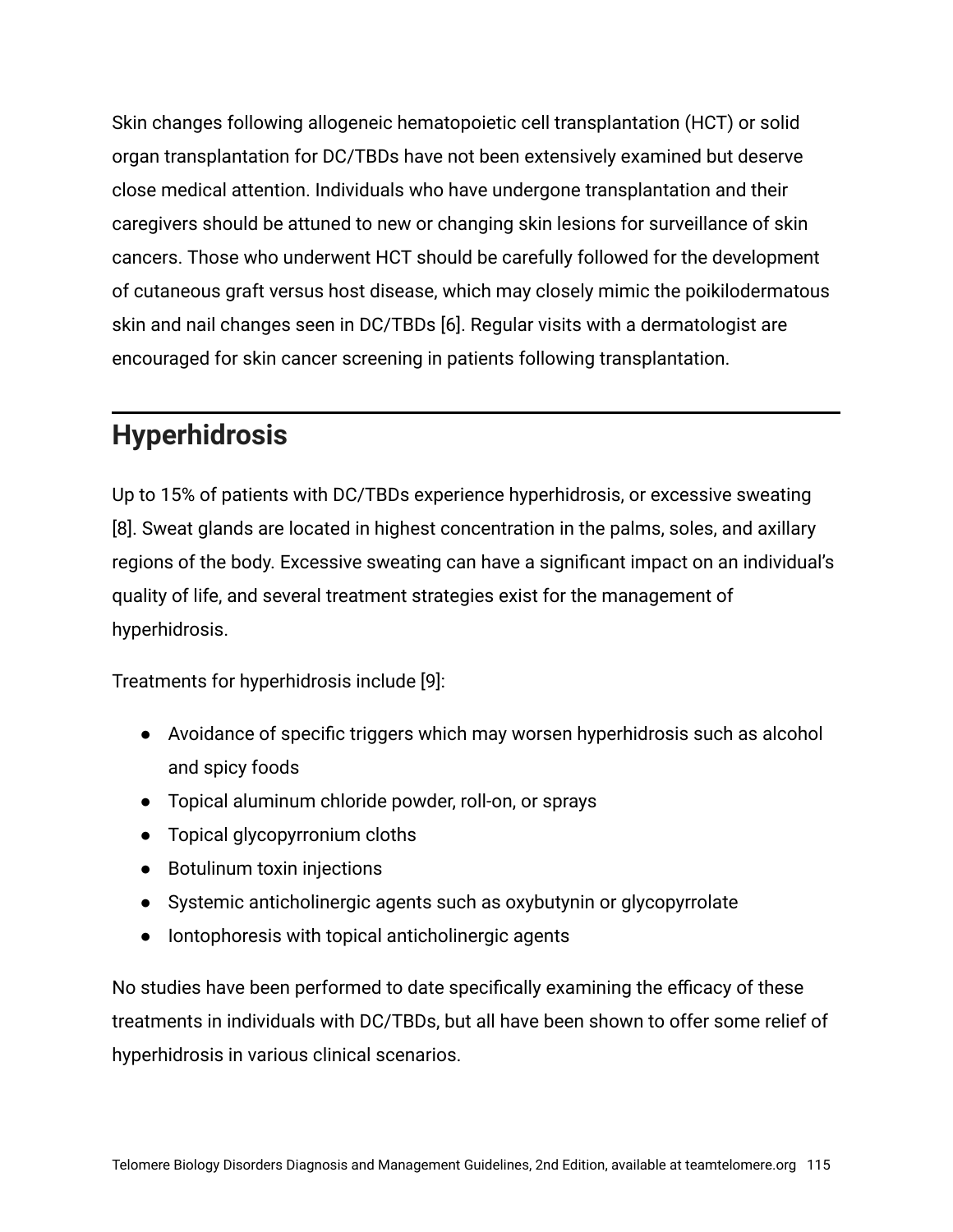### **Adermatoglyphia**

Lack of fingerprints – adermatoglyphia – is another potential dermatologic finding of DC/TBDs (Figure 4). In some individuals it is thought to be secondary to a disorder in formation of the epidermis (the top layer of skin) during development as an embryo. In others, it may develop over time due to the hyperkeratosis of the palms [10, 11] Caregivers and individuals with DC/TBDs should be aware of this potential skin complication, as it may impact such processes as immigration and obtaining government identification [11].



**Figure 4. Adermatoglyphia**: Loss of fingerprints. Image obtained after informed consent from participants in the Cancer in Inherited Bone Marrow Failure Syndromes Study, ClinicalTrials.gov Identifier: NCT00027274. Courtesy of Neelam Giri, MD and Sharon Savage, MD, National Cancer Institute.

#### **Nails**

Nail involvement in DC/TBDs can range from nail malformation (onychodystrophy) to small nails (micronychia) to complete absence of the nail plate (anonychia). Several nail changes are shown in Figure 5. Common forms of onychodystrophy that occur in DC/TBDs include longitudinal grooving of the nail plate (onychorrhexis) as well as splitting of the nail (onychoschizia).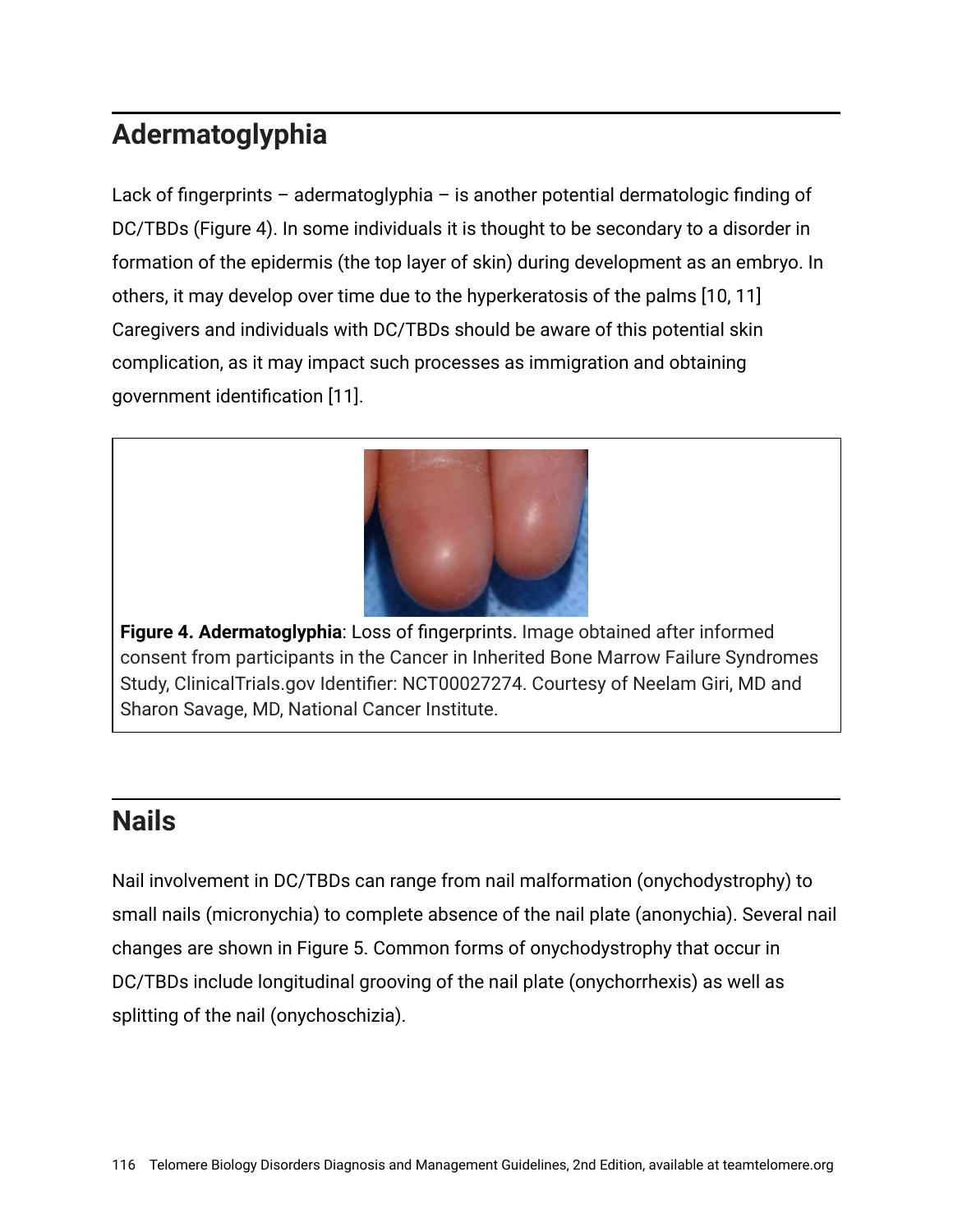

Images obtained after informed consent from participants in the Cancer in Inherited Bone Marrow Failure Syndromes Study, ClinicalTrials.gov Identifier: NCT00027274. Courtesy of Neelam Giri, MD and Sharon Savage, MD, National Cancer Institute.

As with the skin findings of DC/TBDs, nail involvement may also mimic features of other conditions. The nail changes have been reported to be similar to those in other cutaneous conditions such as lichen planus and graft versus host disease after HCT.12

There are limited data on management of nail changes specifically in DC/TBDs. Brittle, fragile nails may also impact quality of life by causing repeated injury or discomfort. Keeping the nails trimmed and use of an emery board to dull rough or sharp nail edges may reduce the discomfort of incidental nail injury during day-to-day activities. Additional strategies that may be useful for the treatment of fragile nails include [13]:

- Reduce excessive exposure to water, detergents, and prolonged hand washing
- Avoid long-term use of artificial nails from salons
- Nail polishes and lacquers may help to strengthen brittle nails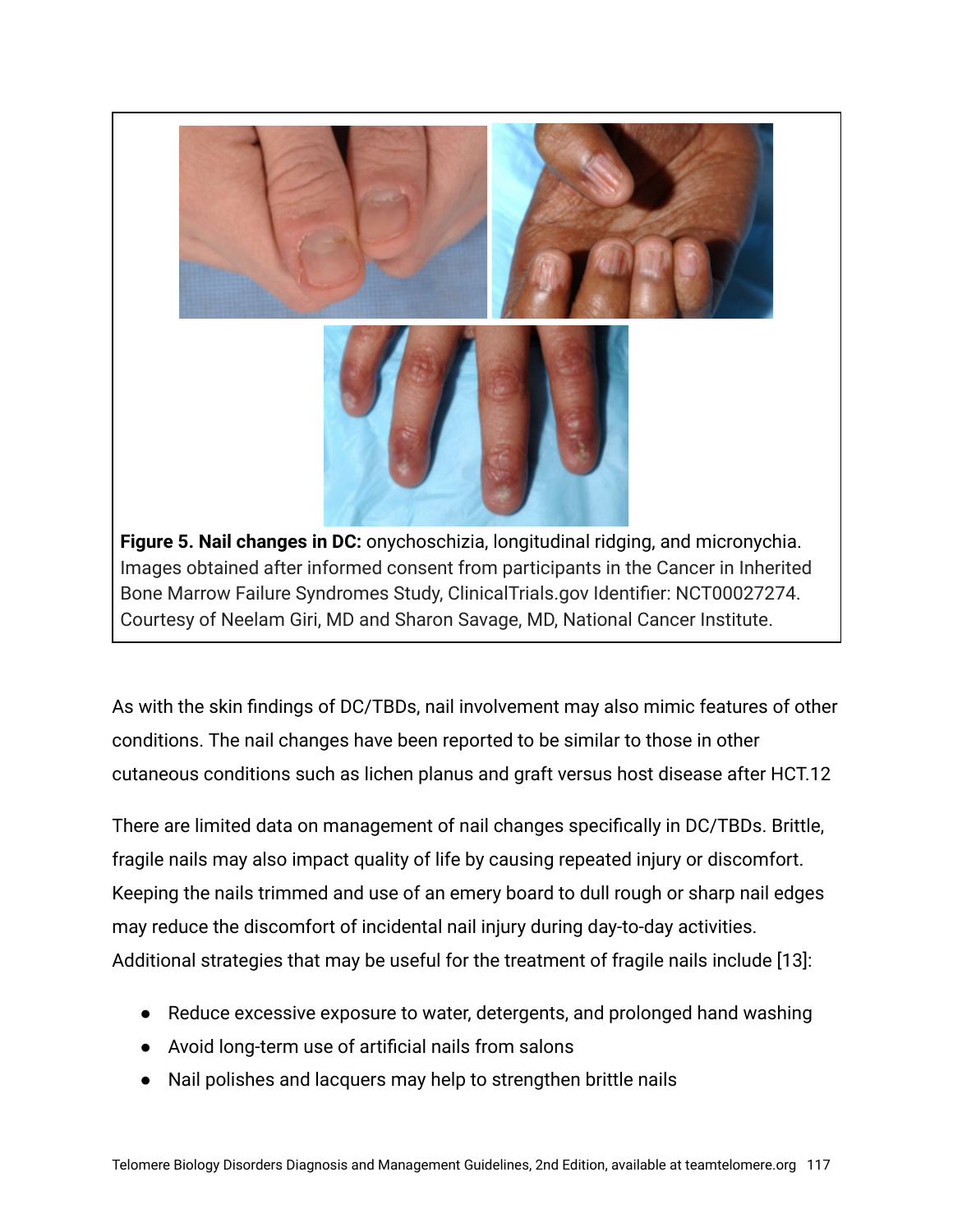● Vitamin supplements such as biotin may provide some strength to brittle nails

#### **Daily Skin Care**

As the skin is a clearly visible organ to individuals and to the outside world, an unhealthy or abnormal appearance of the skin can have a potential impact on one's quality of life or self-esteem. Strategies to maintain skin health include:

- Review the daily sun protection strategies outlined above in the skin cancer section
- Use a daily moisturizer, applied daily after showering or bathing, to help maintain the skin's natural water content
- Stay well-hydrated throughout the day with adequate water intake
- Avoid abrasive or overly-drying soaps or detergents
- Perform regular skin self-exams for any new or changing skin lesions

In addition, annual full body skin examination by a dermatologist is recommended [5].

#### **Conclusion**

The dermatologic manifestations of DC/TBDs may involve the hair, nails, skin, and mucosal surfaces. Given the increased risk of cutaneous cancers in this population and the clinical overlap with other skin conditions, we recommend regular surveillance by a dermatologist for individuals with DC/TBDs for both diagnostic evaluation and therapeutic management.

#### **References**

1. Ward SC, Savage SA, Giri N, Alter BP, Rosenberg PS, Pichard DC, Cowen EW. Beyond the triad: Inheritance, mucocutaneous phenotype, and mortality in a cohort of patients with DC. *J Am Acad Dermatol*. 2018;78(4):804-806.